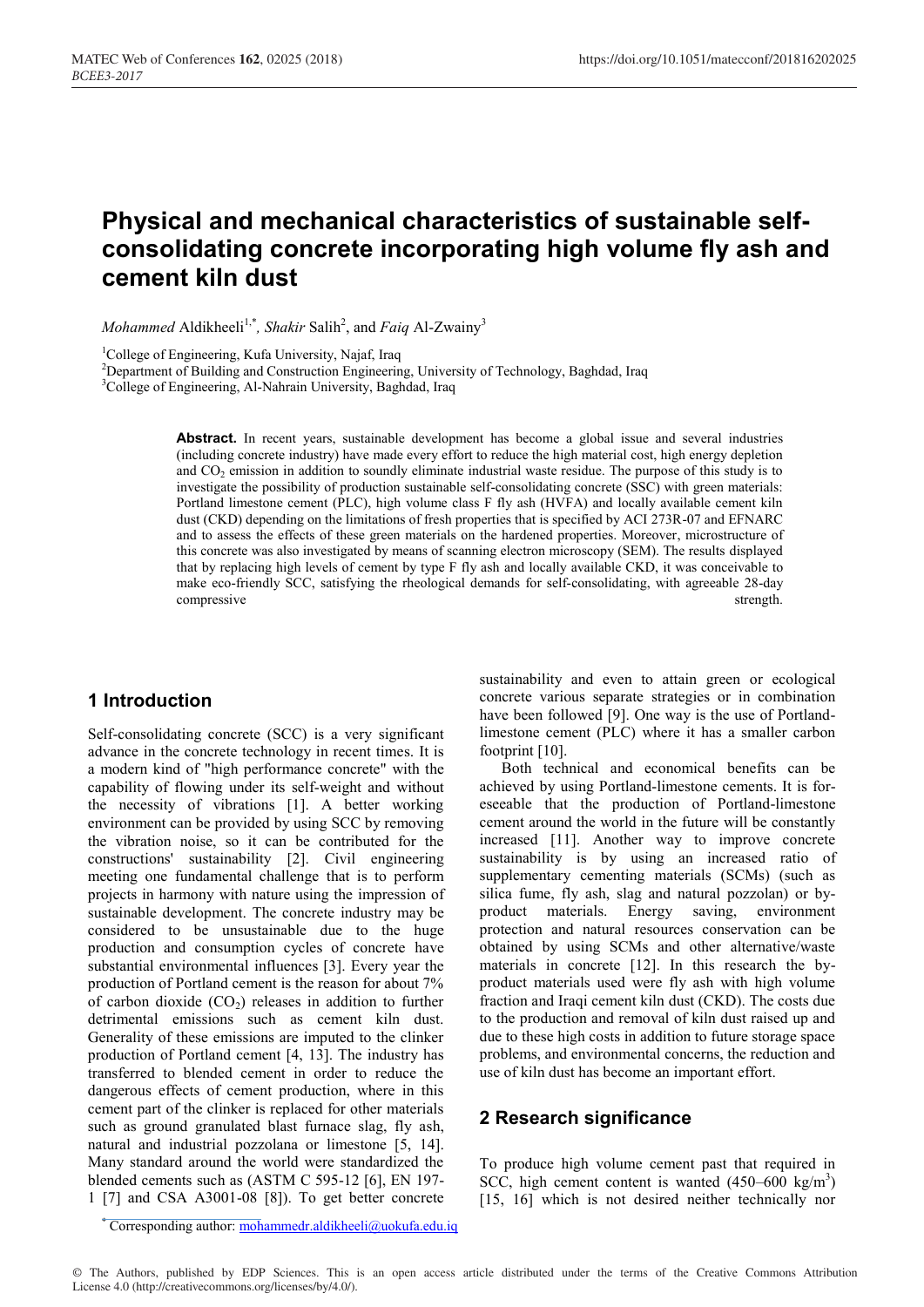MATEC Web of Conferences **162**, 02025 (2018) https://doi.org/10.1051/matecconf/201816202025

economically/environmentally. The hope is to make the construction industry proceed toward the sustainability concept and to satisfy this hope the substituting additives such as filling materials and mineral admixtures can be used, especially in SCC [20]. The study of "green", "sustainable" or "eco-efficient" concrete has advanced rising attention among the major contemporary publications about concrete because the affairs concerning the industrial wastes recycling, durability of concrete, environment and the cost will place a pressure on the employment of waste materials [17]. The current study aims at highlighting the possibility to produce sustainable self-consolidating concrete (SSC) with green materials: Portland limestone cement (PLC), high volume class F fly ash (HVFA) and locally available cement kiln dust (CKD) and to evaluate hardened characteristics of SCC produced with these materials.

## **3 Materials and experimental program**

## **3.1 Materials**

## *3.1.1 Cement*

In the present study, the cement used was local Portlandlime stone cement (PLC) available in the markets, Karasta CEM II/A-L 42.5 R, produced by Lafarge Company in Al – Sulaymaniyah city in Iraq. It complies with European Standard EN 197-1 [7] and Iraqi industrial license No: 3868. The physical and chemical characteristics of cement used in this study are presented in Table (1).

## *3.1.2 Fine and coarse aggregate*

As fine aggregate natural sand brought from Al-Najaf quarry was used in this work. The grading, physical and chemical properties of the sand used are shown in Table (2). It has a fineness modulus of 2.5 and within the grading zone 3. A Crushed gravel with a maximum size of 20mm was used as a coarse aggregate, the grading, physical and chemical properties of gavel used are shown in Table (3). Both types of aggregate were conformed to the Iraqi specification No.45 / 1984[23].

## *3.1.3 Chemical admixture*

A high performance superplasticizer based on modified polycarboxylic ether which is commercially famous (GLENIUM 54) was used, for the liquefaction of the concrete mixtures to achieve the desired workability, throughout this study as a "high range water reducing admixture" (HRWRA). It complies with ASTM C494 [24]. Typical addition proportions were provided by the manufacturer (Basf Chemical Company) as 0.5 - 2.5 liters per 100 kg of cement (cementitious material).

## *3.1.4 Fly ash*

Fly ash is generally captured from the chimneys of electric power generation facilities. Fly ash used in present study was obtained from Turkey. The physical and chemical properties of fly ash as provided by the manufacturer are tabulated in Table (4). It can be seen from Table (4) that the fly ash used is considered as class F fly ash as per ASTM C618 standard [25]. As shown in Fig. (1), Pozzolanic Activity Index (PAI) test was conducted on the fly ash used and it was 85%.

## *3.1.5 Cement kiln dust*

Cement kiln dust (CKD) is a by-product of cement production. CKD is a fine-grained, particulate material easily entrained in the combustion gases moving through the kiln [18]. The chemical composition of cement kiln dust differs from one cement plant to another because it depends on many factors, such as the composition of the raw materials, the kiln process incorporated for cement manufacturing, and the fuel used to heat the kiln, while the particle size distribution is determined by the collection method employed. Table (5) indicates the chemical composition and Fig. (2) shows the Scanning Electron Microscopy (SEM) of the cement kiln dust used in this research.



**Fig. 1.** The pozzolanic activity index (PAI) test.

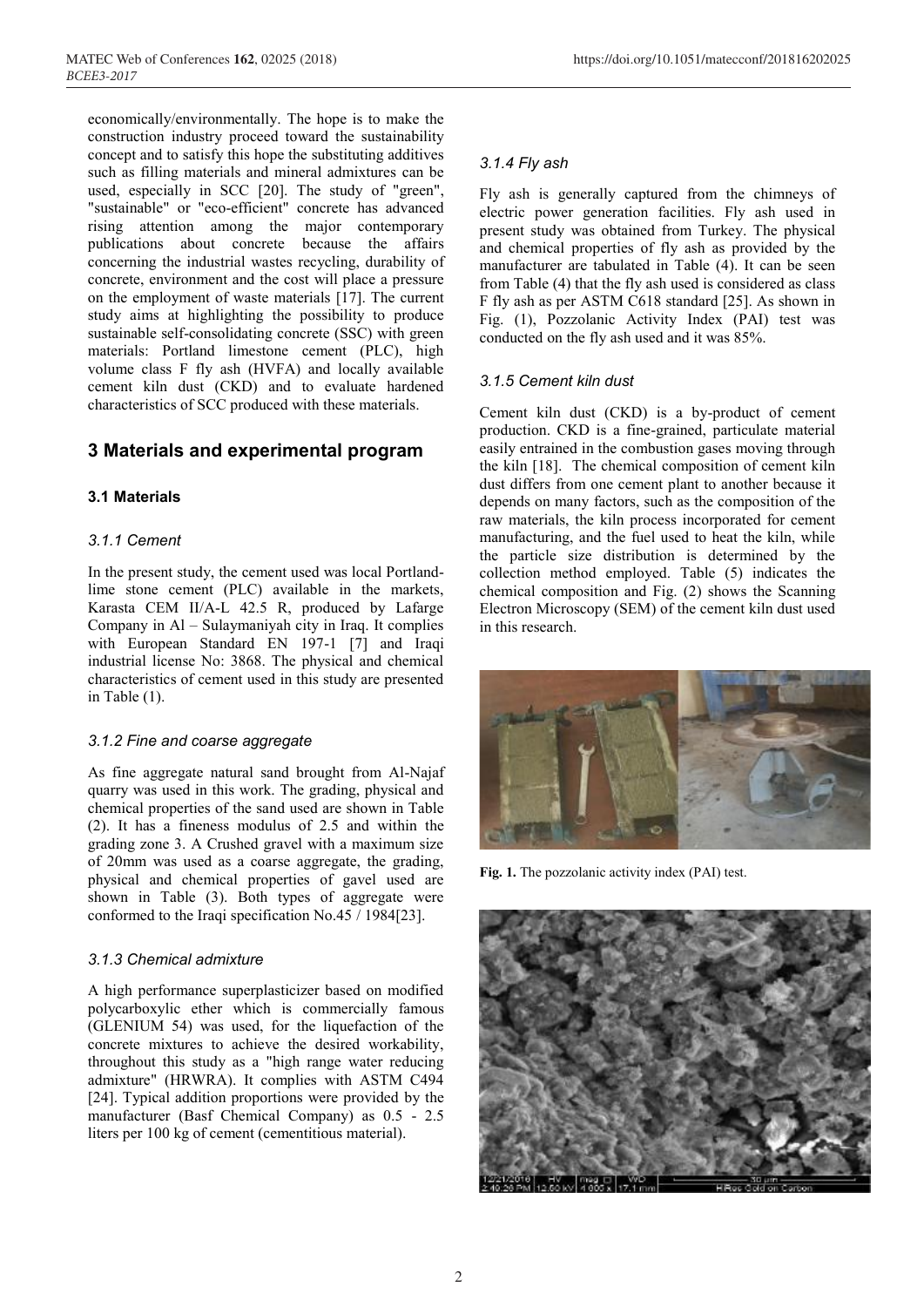**Fig. 2.** SEM for CKD used

## **3.2 Experimental program**

## *3.2.1 Mix proportions*

Because of SCC mixtures highly reliant on the properties and the composition of its ingredients, it can be considered a delicate mix. Two disagreeing properties should be found in each SCC mix, and these are the high flow-ability and the high segregation resistance. For powder type SCC the equilibrium between these two properties can be achieved by the dispersal effect of high-range water-reducing admixture (super-plasticizer) and cohesiveness created by the addition of the filler materials due to the high concentration of fine particles [26]. Yet, there is a continuous improvement in the mix design ways and developing procedures for testing SCC. Mix design criteria are generally concentrated on the mixture proportions and type of the ingredients. One of the chief characteristics in selection the mix proportions of SCC mixtures is the amendment of superplasticizer dosage and the water / powder ratio [26]. In the present work, the reference SCC mixture (REF) was designed according to Okamura and Ouchi [1] taking into account the recommendations of the EFNARC [21] and ACI 237 [22]. The used water/powder ratio (w/p) was kept constant as 0.36, while the dose of used super-plasticizer was changed to attain the fresh properties that satisfy the limitations of EFNARC [21] and ACI 237 [22], for this, for each mixture several trial batches were produced. Seven different SCC mixes were investigated in this study. One reference concrete mixtures made with 500 kg/m<sup>3</sup> of (PLC) alone (REF), three mixtures had 40%, 50%, and 60% Class F fly ash that replace cement (40, 50, 60 FA) and two mixtures had a cement replacement of 20% and 30% by cement kiln dust (20, 30 CKD). In addition to one binary mixture (50B) had cement replacement of 50% of the two materials (20% CKD plus 30% FA). Table (6) shows the mixture proportions of these mixes.

## *3.2.2 Mixing sequence and samples preparation*

The batching sequence and mixing process impact the consistency of production of SCC. In this study drum type mixer of  $0.1 \text{ m}^3$  capacity was used to mix the concrete ingredients. The dry constituents of concrete mixes were placed in the mixer such that the cement or (cement plus powder materials) is placed between two layers of sand followed by two layers of gravel, this prevents spillage of cement in air, the dry materials were well mixed for about 3 minutes to attain uniform mix. Then, about 80 % of the required quantity of tap water was added and mixed thoroughly for another 3 minutes. Finally, The HRWR diluted with the residual mixing water was then presented through 30 second, and the concrete was mixed for 2.5 minutes [30]. The concrete stayed at rest in the mixer for 1 minute to permit any big

air bubble captured throughout mixing to rise to the surface. The concrete was then remixed for 1 minute [27]. After that the concrete was casted in the moulds without any vibration and instantaneously covered with plastic wrap and kept undisturbed for 24 hr. in laboratory circumstances. After 24 hr., specimens were removed from the moulds and placed in curing tank until testing.

## *3.2.3 Test procedure*

## *3.2.3.1 Tests on fresh SCC*

To calculate and evaluate the fresh features of SCC there are several test methods that had been developed around the world. Among these test methods there is no single test that can be used alone to assess all of the main parameters, so a combination of tests is necessary to totally describe a SCC mix. In this work, the three main characteristics of SCC listed below are performed according to the methods mentioned in EFNARC [21] and/or ACI 237R-07[22]:

i- Filling ability: ability to fill a mould or form under its own weight. This property can be assessed by slump– flow and  $T_{50}$  test. To execute the test, the fresh concrete mix was filled into the slump cone till full and then the slump cone was raised upwards to permit the concrete mix to flow. When the flow ended, two perpendicular diameters of the concrete patty made were measured and averaged as the slump-flow as in Fig. (3-a). While the slump-flow test is carrying out, viscosity is indirectly measured by  $T_{50}$  test. Any sign of segregation was observed, as indicated by the formation of a strip of paste/mortar without coarse aggregate at the edge of the concrete patty.

ii- Passing ability: ability to flow through reinforcing bars or other obstacles without segregation and without mechanical vibration. This property can be assessed by J-ring test. According to ACI 237R-07 [22] the difference between the conventional slump flow value and the J-ring slump flow value is calculated and it is an indication of the degree to which the passage of SCC through reinforcing bars is restricted. According to EFNARC [21] the passing ability can be indicated by measuring the differences in height between the concrete inside and that just outside the J-Ring as shown in Fig. (3-b).

iii-Resistance to segregation: ability of fresh concrete to remain homogenous in composition during transport and placing. This property can be assessed by Column segregation test as shown in Fig. (3-c). This test was done according to ACI 237R-07 [22] and the following equation is used to determine the percent segregation:

$$
S\% = \left[\frac{c_{AB} - c_{AT}}{\frac{c_{AB} + c_{AT}}{2}}\right] \times 100 \quad \text{if } CAB > CAT \quad (1)
$$

$$
S\% = 0 \quad \text{if } CAB < CAT
$$

Where:  $S =$  percent segregation;  $CAT =$  mass of coarse aggregate in the top section of the column; and  $CAB =$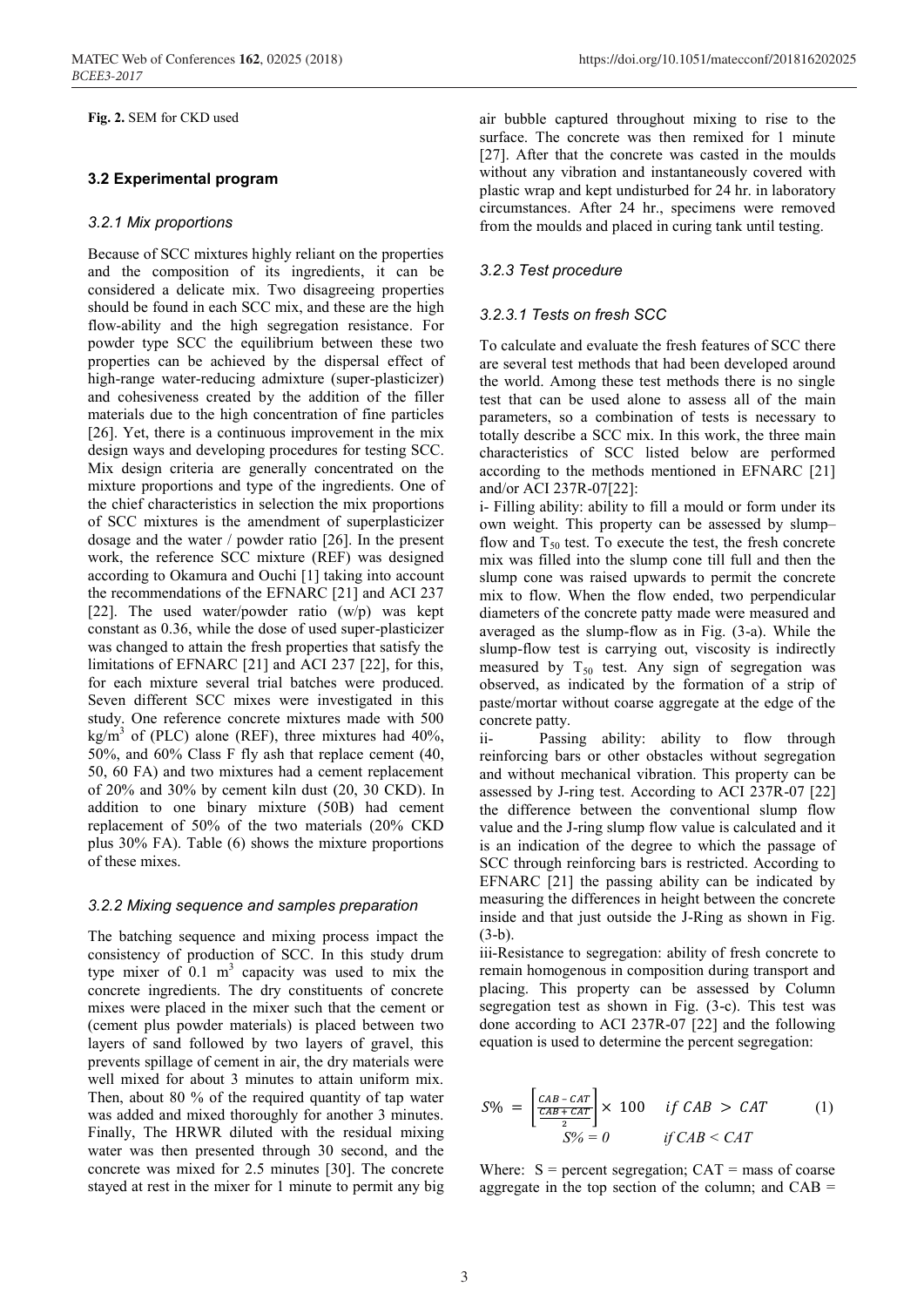mass of coarse aggregate in the bottom section of the column.



**Fig. 3.** Tests of fresh (SCC)

## *3.2.3.2 Tests on hardened SCC*

#### i- Compressive strength test:

Concrete compressive strength test was performed according to the BS EN 12390-3 [28] on 100 mm cubes, by using ELE digital compression machine of 2000 KN as shown in Fig. (4-a).

ii-Splitting tensile strength test:

Splitting tensile strength of the concrete was carried out in according to ASTM C496 – 04 [29] on cylinders of  $(100 \text{ mm} \times 200 \text{ mm})$  by using the same machine used for testing the compressive strength. The specimen was placed horizontally between the plates of testing machine and the load was increased at a rate of (0.94 KN/s.) until failure by splitting along the vertical axis takes place as shown in Fig. (4-b).

#### iii-Static modulus of elasticity test:

The static modulus of elasticity was determined according to ASTM C469 – 02 [40] using  $(d=150$  mm, h=300 mm) cylindrical specimens and mechanical strain gauges (ELE) of effective length equal to 150 mm as shown in Fig. (4-c). The chord modulus was used in this study and in this modulus, the slope of a line drawn from a point representing  $50\mu$ C to the point corresponding to 40% of the ultimate stress and it is calculated as follow:

$$
Ec = S2 - S1/E2 - 0.00005
$$
 (2)

where:

 $E_c$ = chord "Young" modulus of elasticity, (MPa)  $S_2$ = stress corresponding to 40% of ultimate load, (MPa)  $S_1$ = stress corresponding to a longitudinal strain (0.00005), (MPa

 $\varepsilon_2$  = longitudinal strain produced by stress S<sub>2</sub>



**Fig. 4.** Tests of hardened SCC

## **4 Results and discussion**

#### **4.1 The effect of replacement level of fly ash and cement kiln dust on the fresh properties of SCC**

According to EFNARC [21] a concrete mixture can only be classified as SCC if the requirements for filling, passing, and segregation resistivity characteristics are fulfilled. Fig. (3) shows the fresh SCC after conducting the slump flow, J-ring (flow and height differences) and column segregation tests. Table (7) presents the fresh properties namely (filling ability, passing ability and segregation resistance) of the studied mixes accompanied by the acceptable criteria proposed by EFNARC [21] and ACI 234R-07[22]. In terms of filling ability, it can be seen from table (7) and Figure (5) that the slump flow diameter  $(d_s)$  for all mixtures ranges between (668-752) mm which is a sign of good deformability conforming to the recommendations of EFNARC  $[21]$  (class  $SF<sub>2</sub>$ ) and ACI  $[22]$ . Similarly, the  $T_{50}$  (which may be considered as in direct method to assess plastic viscosity) was always in the range specified (2-5) sec and according to EFNARC [21] all mixes within  $VS_2$  class. The slump flow diameter  $(d_s)$  for SCC with (40, 50, 60) % fly ash replacement was (727, 740, 752) mm with an increase of (4.4, 6.1, 8.2) % respectively in comparison to the reference SCC mix though they have lower super-plasticizer dosage. The slump flow diameter  $(d<sub>s</sub>)$  of CKD mixes were lower than that of FA and REF mixes and  $(d_s)$  reduced as CKD replacement increase. This reduction in filling ability may be imputed to absorbing mixing water by CKD due to the free lime that is found in CKD which rapidly reacts with water in addition to the higher fineness of CKD [19]. In binary mix (50B) which contains CKD together with FA showed better filling and passing abilities than mixes with CKD alone. This can be due to spherical shape of FA particles which induces a ball bearing effect so the poor fresh properties of CKD can be overcome by the incorporation of FA together with CKD to make binary system.

For fly ash series  $(T_{50})$  increase with the increasing Fly ash content and this is probably because of lower specific gravity of fly ash compared with cement and this will lead to increasing paste volume which results in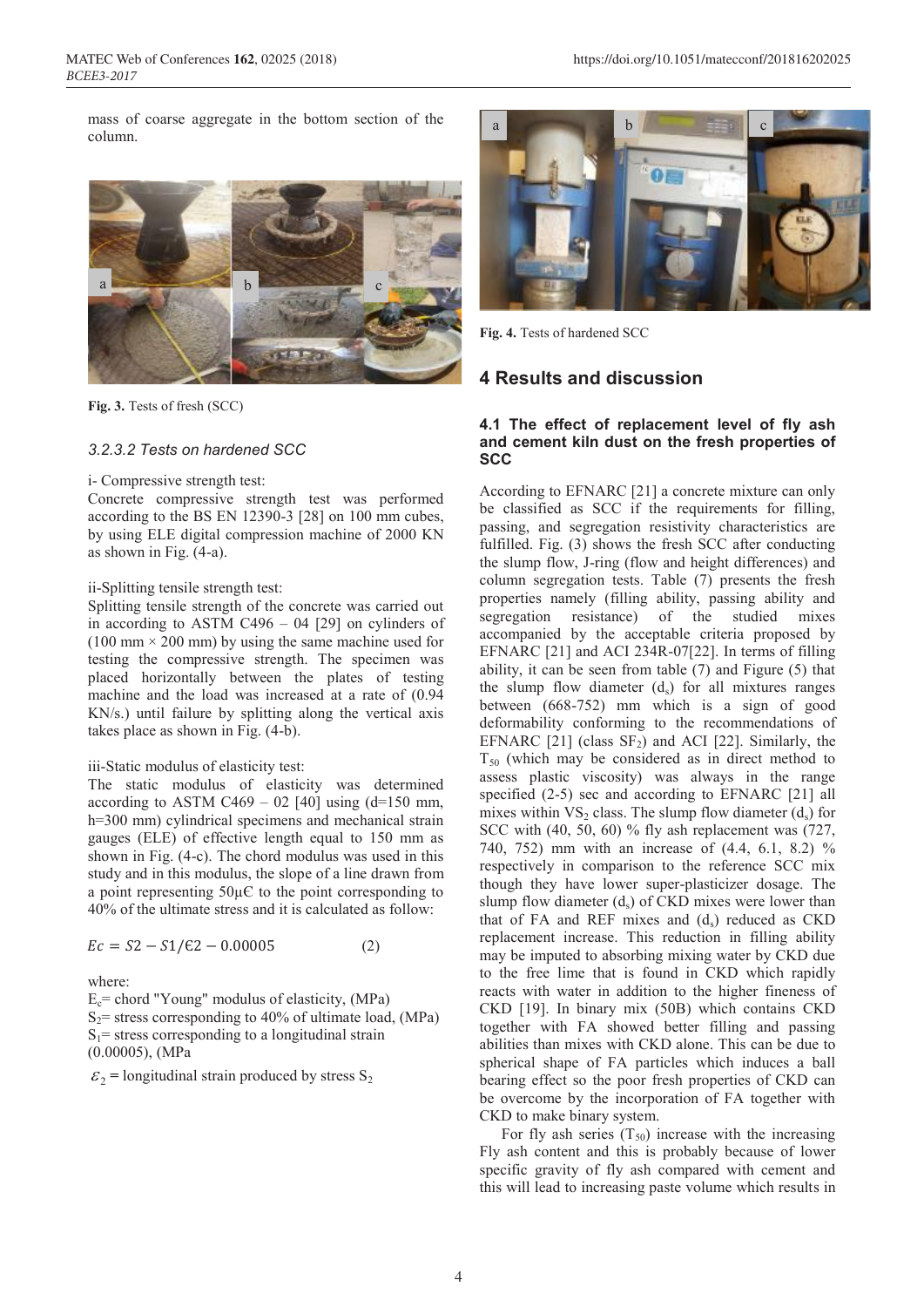greater plasticity and better cohesiveness [32]. Also for this reason the stability of FA concrete mixtures increases with an increase of the FA ratio used. With respect to the stability the different SCC mixes operate well, as all these mixtures showed a segregation resistance according to ACI 237R [22] less than 10 mm as shown in Fig. (6).



 $ds \equiv T50$ 

**Fig. 5.** filling ability for SCC mixes with acceptance criteria of EFNARC\* [21] and ACI \*\* [22].



**Fig. 6.** Segregation resistance (static stability) for SCC mixes with acceptance criteria of ACI237R [22].

In the J-ring test as shown in Fig. (7) and Table (7) all SCC mixes exhibited passing ability in terms of the difference in heights of the concrete inside and outside of the ring according to EFNARC [21] in the range of (2-6.3). Also, it was observed that when passing ability expressed by the difference of values between the slump flow without and with the J-ring according to the ACI 237R [22]  $(d_s - d_J)$  to be with (0-25) mm except for 30CKD mix which was around 38 mm so this mix may exhibit minimal to noticeable blocking and this may be due to the incorporation of high level of CKD, increase in the fines amount of the mix and thus, making the mixture very sticky.

With respect to the dosage of super plasticizer (SP) used, it can be seen from Table (7) that FA mixes consume lower SP dosage compared with CKD mixes and according to Mehta [31] this may be due to three mechanisms. First, the fine fly ash particles prevent

cement flocculation thus, the cement particles are dispersed effectively and do not trap large amounts of water. Also, since the fly ash particles have a smooth, spherical surface so that inter-particle friction is reduced. Finally, there is more efficient particle packing within the paste. Moreover, the higher dosage of SP in CKD mixes can be compensated with the incorporation of FA together with CKD as in mix (50B) which had the same SP dosage as 20 CKD mix but with higher slump flow diameter.

From the fresh properties it can be seen that all the SCC mixes had fallen in desired range as per EFNARC[21] and ACI 234R[22] recommendations, so sustainable SCC can be produced by using HVFA and CKD. Hooton et al. [11] stated that the replacement of clinker with limestone filler in the production of blended cement decreases the required amount of water and increases the workability so the significant role of PLC in obtaining these results must be considered.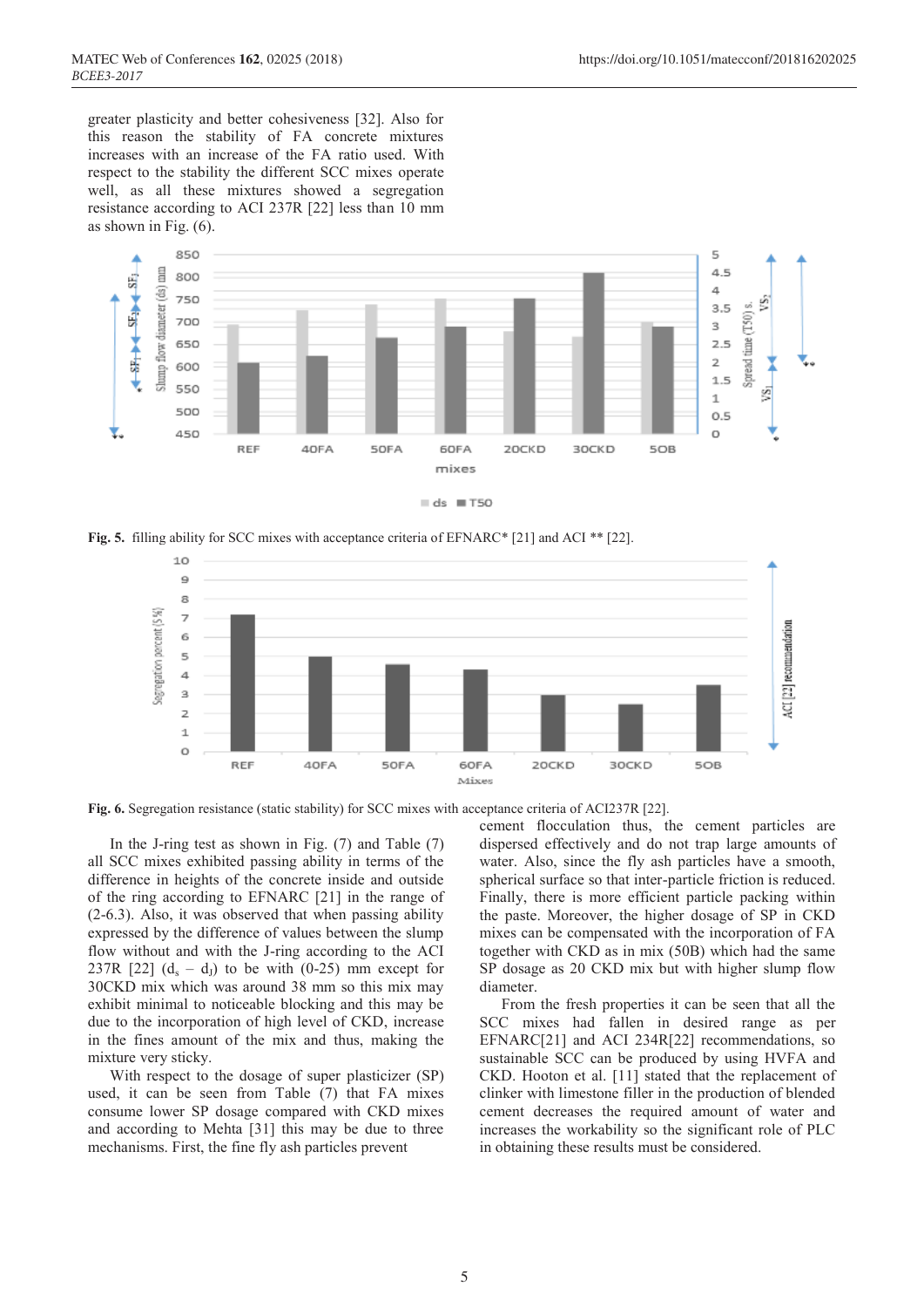

**Fig.** 7. Passing ability (PA) for SCC mixes according to EFNARC [21]  $(\Delta h)$  and according to ACI 237R [22]  $(d_s-d_j)$ 

## **4.2 The effect of replacement level of fly ash and cement kiln dust on the hardened properties of SCC**

## *4.2.1 Compressive strength*

The average compressive strength of all SCC mixes at 7, 28, 56 and 90 days are shown in Fig. (8) and Table (8). As the curing time increased the compressive strength of all SCC mixes also increased. The REF SCC mix gives the higher compressive strength compared to other SCC concrete mixes at all ages as shown in Fig. (8) and this may be due to high Portland limestone cement (PLC) used where according to Leemann et al. [33] the concrete that is produced with (PLC) will have a slightly lower interfacial transition zone (ITZ) thickness. This can be interpreted as an effect of grain-size dependent particle packing. Besides, REF mix containing higher superplasticizer (SP) dosage compared to FA mixes and it is generally agreed that when (SP) is used to lower water requirement, an increase in compressive strength will occur.

In terms of FA SCC mixes that contain (40, 50, 60) % replacement levels, the results showed that at all test ages, as the fly ash amount increased, the compressive strength of these mixes decreased and it was lower than the REF SCC control mix, especially at early ages as shown in Figure (8). According to Yazici et al. [34] because of the dilution effect in addition to slow pozzolanic reaction of fly ash this reduction in compressive strength occurs in binary blended Portland cement comprising fly ash, but in this study there was a slight reduction in compressive strength at early ages compared to REF mix and this may be due to the use of (PLC) instead of ordinary Portland cement, where Weerdt et al. [35] indicated that when compared to limestone free cements the existence of limestone powder can be led to the creation of hemi- and monocarbonate and to a stabilization of ettringite, where a part of the ettringite (AFt) transformed to monosulphate (AFm). So, an increase in the volume of the hydrates can happen and an increase in compressive strength may occur. This effect was amplified for the fly ash-limestone blended cements due to the additional alumina provided by the fly ash reaction. Thus, the problems of low early compressive strength in addition to demolding problem (due to long setting time) associated with HVFA concrete were overcome in this study.

However, the compressive strength of the binary SCC mix (50B), which contains (30% FA+20% CKD) is still lower than that of the REF control mix and this could be attributed to the dilution effect, which cannot be compensated through pozzolanic reaction of fly ash and micro filler effect of CKD. Though, when compared the (50B) SCC mix with FA and CKD SCC mixes, the results indicate that this mix has higher compressive strength compared to the others as shown in Figure (8) and this may be due to two reasons; the first reason is the remarkable synergistic effect of the pozzolanic reaction by FA and micro filler by CKD (higher packing density). The second reason is the activation of FA by CKD, this activation was also reported by many studies [36, 37] where the calcium hydroxide created through CKD hydration (due to free lime content) and high sulphate content in CKD (which worked as an activator in the existence of alkalis) stimulates the pozzolanic reaction in fly ash containing system and results in the creation of  $(C-A-S-H)$ .

For FA SCC mixes the compressive strength is higher than that of CKD SCC mixes as shown in Figure (8) and this may be due to the higher amount of alumina that is found in the mixtures that containing fly ash which will cause an increment in  $C_3A$  amount, moreover, there is an increment in "calcium silicate hydrate (C-S-H)" content that is generated due to the pozzolanic reaction of fly ash [38]. Whereas for CKD SCC mixes the lowering in compressive strength may be attributed to the high amounts of alkalis, chlorides and sulphates, and also due to the dilution effects (due to lowering cement content) which influence the amount of (C-S-H) and aluminate hydrates, leading to the creation of significant amounts of hydrated sulpho-aluminates and chloro-aluminates that aid expansion and softening.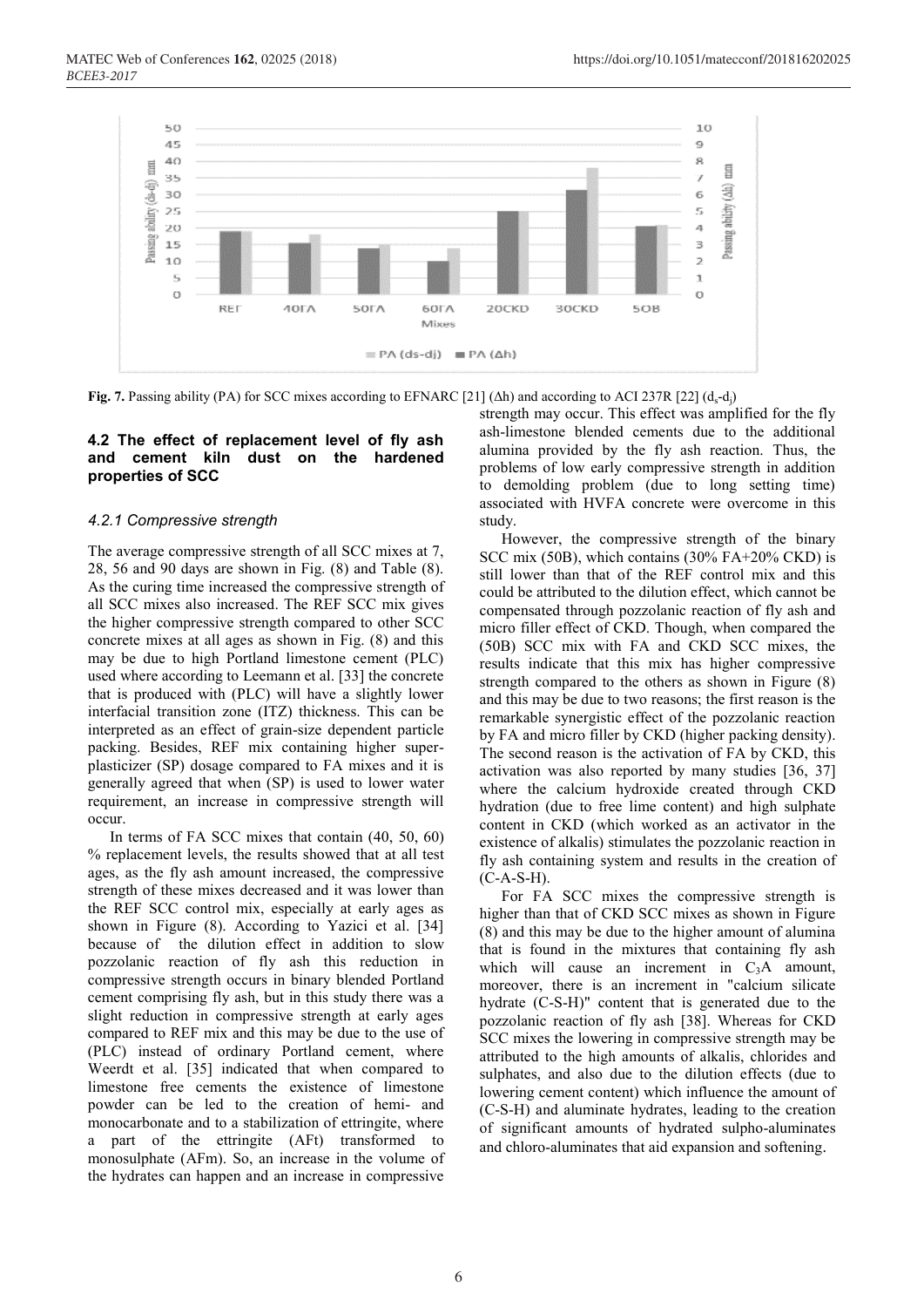

**Fig. 8.** development of compressive strength for SCC mixes

#### *4.2.2 Splitting tensile strength*

Broken specimens from split tensile strength test were also used for another assessing the segregation and regularity in the allocation of the aggregates as shown in Fig. (9). The splitting tensile strength governs the cracking behavior and affects other properties such as stiffness and durability of concrete. In this research, the splitting tensile strength was measured at 28 and 90 days and the values for all types of SCC mixes are presented in Table (8) and Fig. (10). The test results showed that in general, all concrete mixes exhibit a continuous increase in the splitting tensile strength from 28 to 90 days. The REF SCC mix showed superior performance in splitting tensile strength compared to other SCC mixes (40, 50, 60) % FA, (20, 30) % CKD and 50B and the percentage increase was (28.6%, 60.2%, 80.6%, 93.3%, 114% and 15.3%) at 28 days and (12.5%, 30%, 38.5%, 80%, 111% and 7.2%) at 90 days, respectively as shown in Fig. (10), this may be due to high amounts of cement and superplasticizer used causing an improvement in the interfacial transition zone (ITZ) and enhancing the bond between the aggregate and cement paste.



#### **Fig. 9.** broken specimen from splitting tensile test.

For FA SCC mixes the results showed that the splitting tensile strength decreased as fly ash content increased in both ages but these mixes exhibit better splitting tensile strength compared with CKD SCC mixes as shown in Fig. (10), this behavior may be attributed to the pozzolanic reaction of fly ash with calcium hydroxide  $Ca(OH)_2$  being liberated during the hydration of cement, thus, the capillary voids are reduced in size and dense crystals of  $Ca(OH)_2$  are

replaced with additional (C-S-H) (the main strengthcontributing compound) of low permeability as a result of that strengthening the "interfacial transition zone" and lowering the micro cracking which causes a significant increase in tensile strength. Whereas the reduction in tensile strength in CKD mixes is due to poor bonding between aggregate and cement paste.

For binary mix (50B) showed superior performance compared to FA and CKD mixes with a very slight reduction compared to REF mix and this may be due to the activation of fly ash by CKD, where a collection of activators for alumina-silicates system such as CaO, CaSO4, and different forms of alkalis) are found in CKD and this will result in a binding system with enhanced mechanical characteristics when used together with fly ash due to the development of ettringite, monosulfate and syngenite phases in addition to the (C-S-H) formation [37]. So all these products in addition to the process of pore-size and grain size refinement greatly reduced the porosity in the (ITZ) zone thus, reducing the micro-cracking and improving the splitting tensile strength.

#### *4.2.3 Modulus of elasticity*

Table (8) shows that the average values of elastic modulus range between (27.4 to 38.24) GPa and (29.6 to 41.25) GPa at 28 and 90 days respectively. It is clear from Fig. (11) that the modulus of elasticity of the mixes produced increased with age and decreased with higher replacement level. The results indicated that the modulus of elasticity for FA mixes at 28 days decreased when FA content in the mixture increased whilst at 90 days there was not a significant difference among these mixes. The increment in the modulus of elasticity at later ages for FA mixes can be attributed to the densification of the paste structure due to the pozzolanic action in addition to improvement in the bond between the aggregate particles and the paste.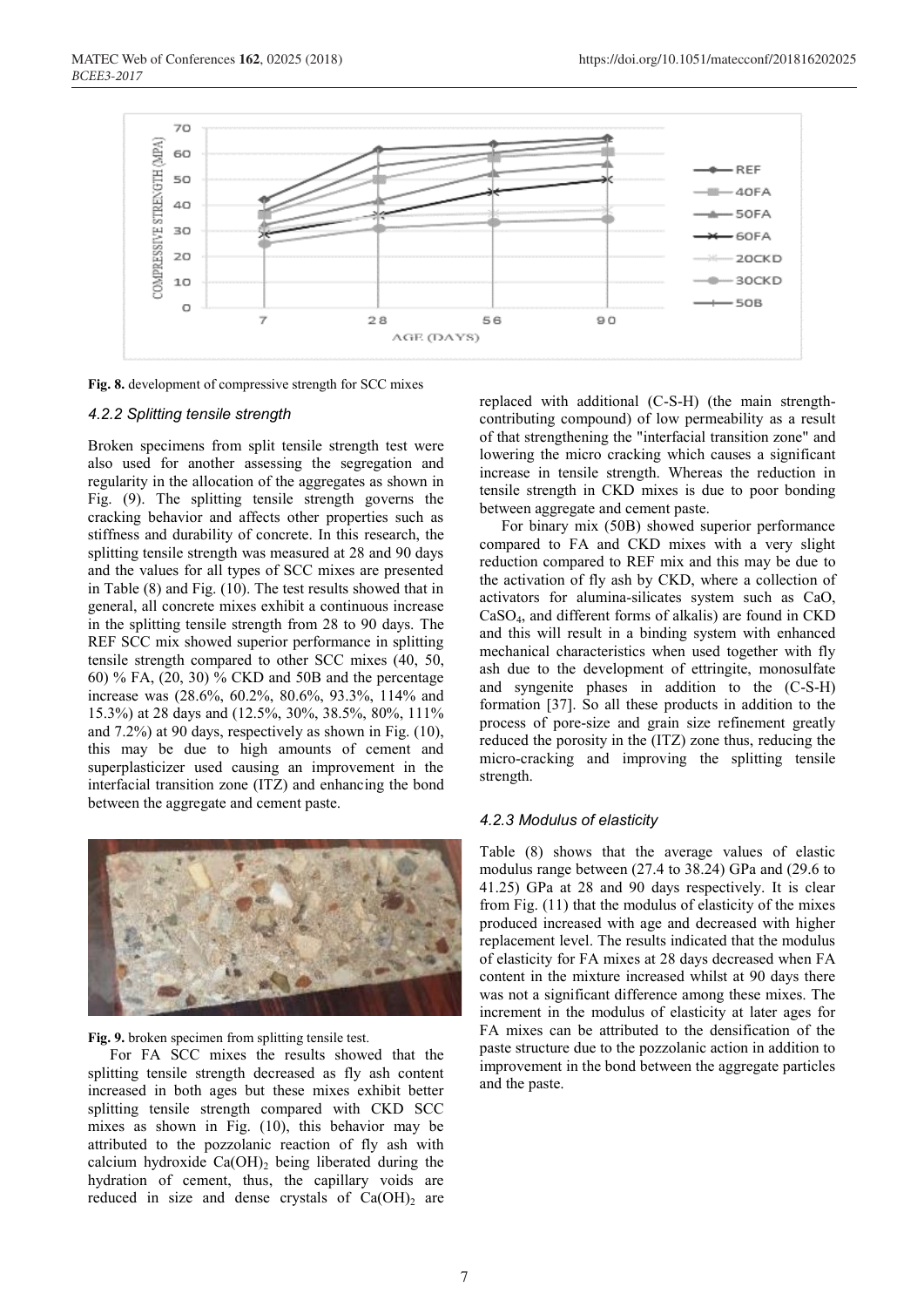

**Fig. 10.** splitting tensile strength for SCC mixes.

For binary mix (50B) the percentage increase in modulus of elasticity compared to FA mixes were (13.8, 21, 34) % and (16, 17.5, 20.5)% at 28 and 90 days, respectively. This may be explained with the effect of the un-reacted fly ash particles in FA mixes while these particles were activated by CKD when used together in binary mix (50B) so the number of these particles will be reduced and additional hydration products will be formed which will reduce the porosity, especially in the "interfacial transition zone" thus, enhancing the modulus of elasticity.

With respect to the CKD mixes, it showed lower modulus of elasticity compared to other SCC mixes and the modulus of elasticity decreased as CKD increased and this may be due to very high fineness of CKD such that as its content increases, greater shrinkage will occur and thus, a greater number of micro-cracks in the aggregate paste interface will appear that will reduce the modulus of elasticity.



**Fig. 11.** Modulus of elasticity of SCC mixes.

#### **4.3 Relationships between hardened properties**

The relationship between the values of splitting tensile strength and modulus of elasticity with the compressive strength for SCC mixes was shown in Fig. (12, 13), respectively. Each of these figures, includes equation and correlation coefficient  $(R^2)$  in addition to equations provided by ACI 318[41] and European standard CEB [42] for estimating the splitting tensile strength and modulus of elasticity based on compressive strength for normal strength concrete. The high value of correlation coefficient indicates that the splitting tensile strength and modulus of elasticity have a strong relationship with compressive strength. This relationship looks to be unaffected by the cement replacement nature and content for SCC mixes.



**Fig. 12.** The relation between splitting tensile strength and compressive strength for all mixes; ACI 318 [41] and Topcu and Uygunoglu [43].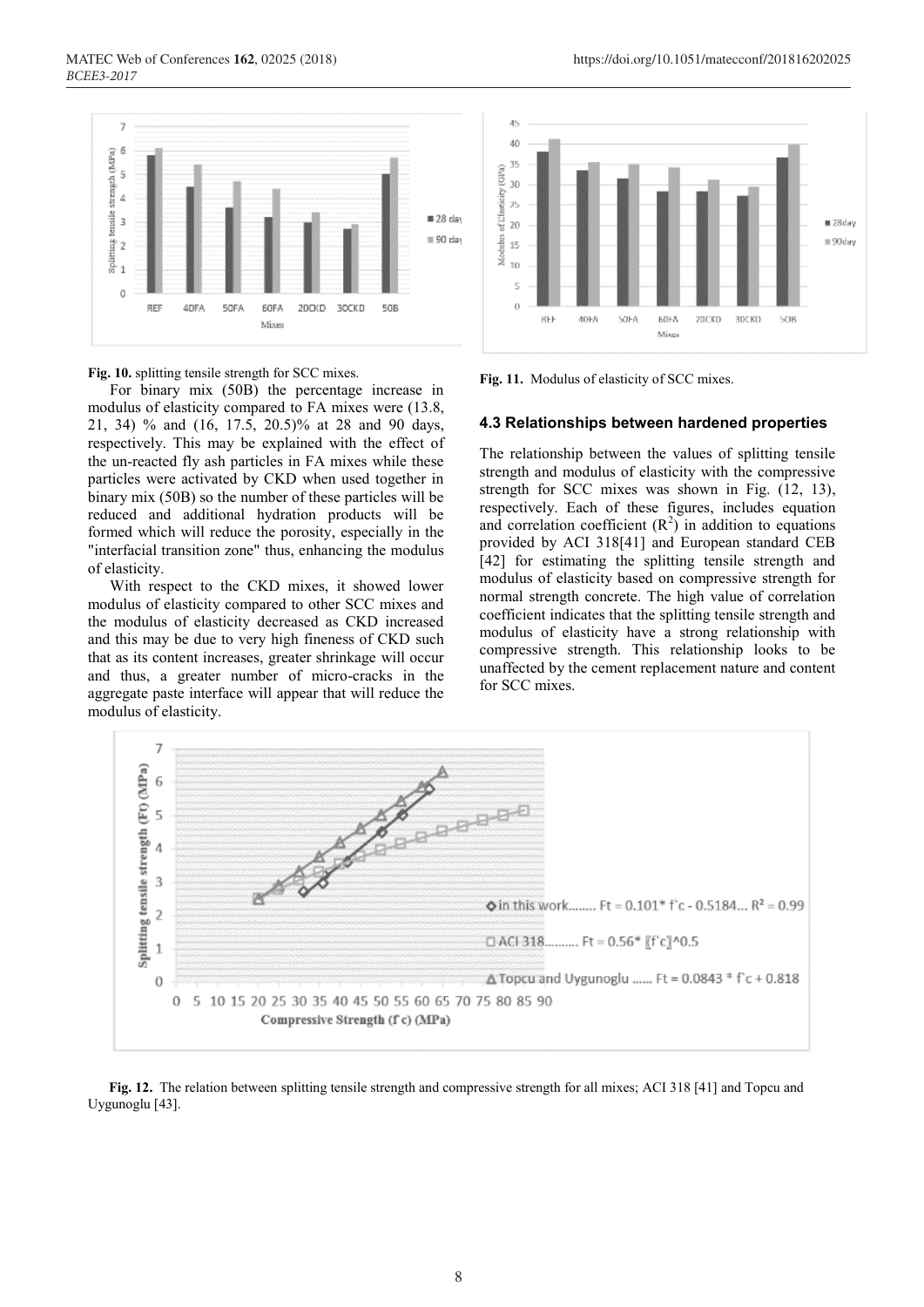

**Fig. 13.** The relation between modulus of elasticity and compressive strength for all mixes: ACI 318 [41] and CEB [42]

## **4.4 Microstructure investigation from Scanning Electronic Microscopy (SEM)**

Fig. (14) shows microstructural characteristics from SEM imaging of the studied mixes. For REF SCC mix that contain only (PLC), the SEM images Fig. (14-a) indicated that its microstructure was uniform and compacted with low porosity. Lothenbach et al. [39] reported that high and low forms of carbo-aluminates will be formed as a result of the reaction of ground  $CaCO<sub>3</sub>$  with various calcium aluminate hydrates during Portland cement hydration. Calcium hemi-carboaluminate generates an early hydration product in calcite containing ordinary Portland cement blends. After about 28 days, it transforms approximately entirely to calcium monocarbo-aluminate, a stable AFm phase. Thermodynamic calculations and experimental observations showed that mono-carbo-aluminate creation is preferred to mono-sulfo-aluminate. The existing sulfate reacts with water and calcium hydroxide, crystalizing as ettringite. Due to further ettringite creation, the whole volume of the hydrated phase increases, and the total porosity decreases.

For mixes containing (40, 50, 60) % FA Fig. (14-b, c, d) respectively, it can be seen that there are some unreacted spherical fly ash particles whereas in binary mix (50B) the amount of these particles was reduced that is an indication to the activation that happened to fly ash by cement kiln dust as discussed previously. Moreover, the formation of the hydration product "ettringite" as a needle-like shape can be recognized.

For binary mix (50B) the synergy between the inclusion materials (PLC, FA, and CKD) can produce a higher packing density that can lead to a denser microstructure as shown in Figure (14-g).

For CKD SCC mixes the SEM images, Figure (14-e, f), showed lower compacted microstructure compared to other SCC mixes and this may be due to the larger amount of chloride present in cement kiln dust causing assortment of crystallization of hydration products which result in an opening of the pore system and this confirms the reduction of strength of these mixes.

## **5 Conclusions**

- Self-consolidating concrete mixtures can be produced with Portland limestone cement, highvolume class F fly ash, cement kiln dust and a low dosage of superplasticizers without the use of any viscosity modifying admixtures and with mechanical performance suitable for structural applications.
- One of the principal justifications of incorporating Portland limestone cements has been to enhance concrete sustainability by lowering related carbon emissions and energy usage. Although the sustainability advantages of this approach are impressive, this research investigates the premise that the PLC may also enhance concrete performance through beneficial synergies (interaction of elements that when combined exceed the sum of their individual contributions).
- Because of the unavailability of fly ash in Iraq the substitution of less-expensive CKD as a partial cement replacement improves the sustainability of SCC with reasonable strength. Where it reduces cost and environmental pollution from the disposal of CKD.
- The decreased properties during the short term of high volume fly ash concrete are effectively recovered by the incorporation of CKD and PLC (binary mix).
- When fly ash is used with CKD in binary mix, it intrinsically alleviates the higher water request of CKD (higher requirement for superplasticizers) and improve the strength.
- The replacement of cement by CKD alone lowered the compressive strength of concrete particularly with a high amount of replacement.
- A good relationship was found between hardened properties and this relationship seems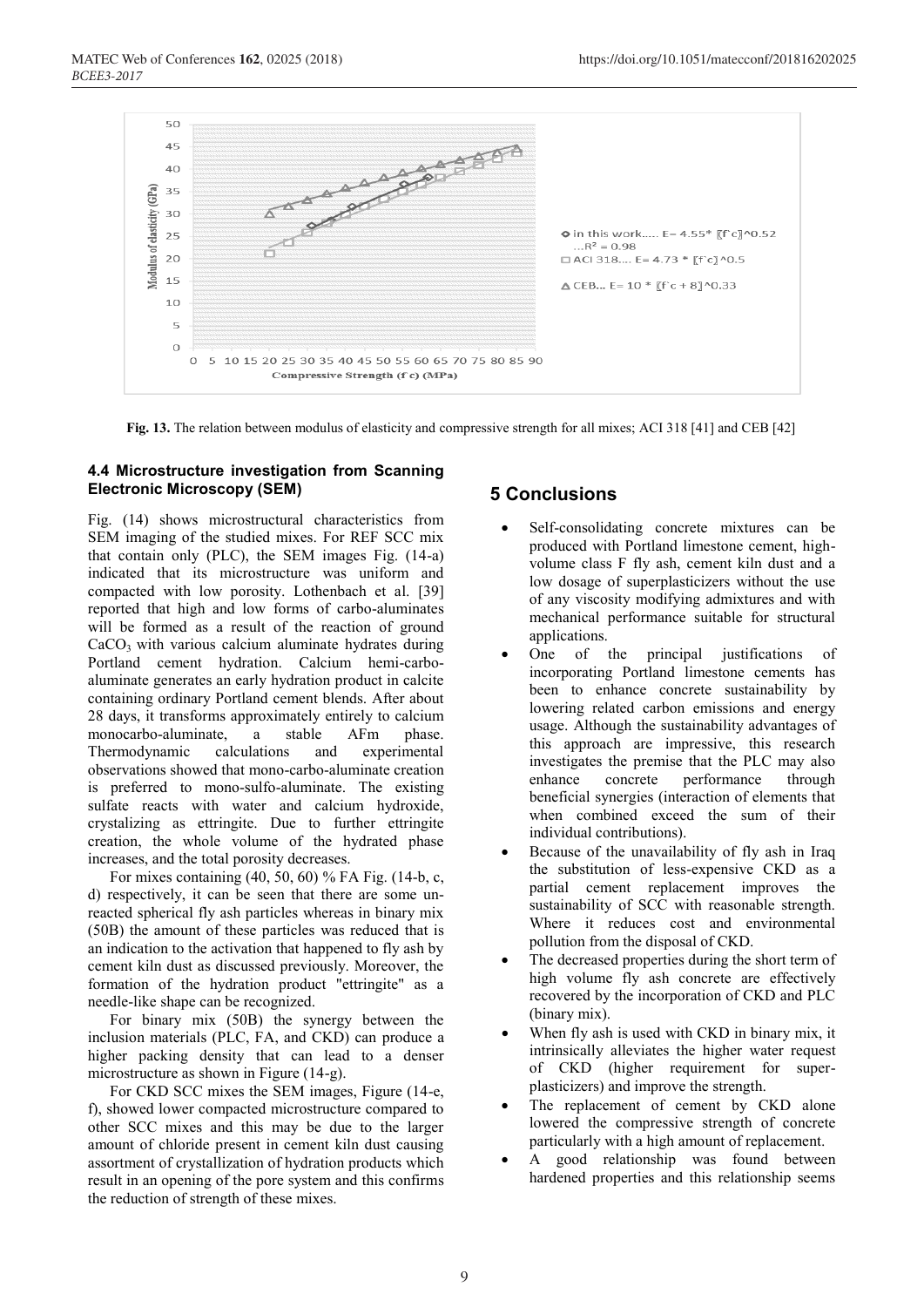to be unaffected by the cement replacement type and content for SCC mixes.

- The addition of fly ash resulted in a denser and uniform microstructure compared to the addition of cement kiln dust.
- Micrograph scanning showed a good agreement with mechanical test results.



**Fig. 14.** SEM images for SCC mixes. (a, b, c, d, e, f, g) for (REF,40%FA,50%FA,60%FA,20CKD,30CKD and 50B) respectively.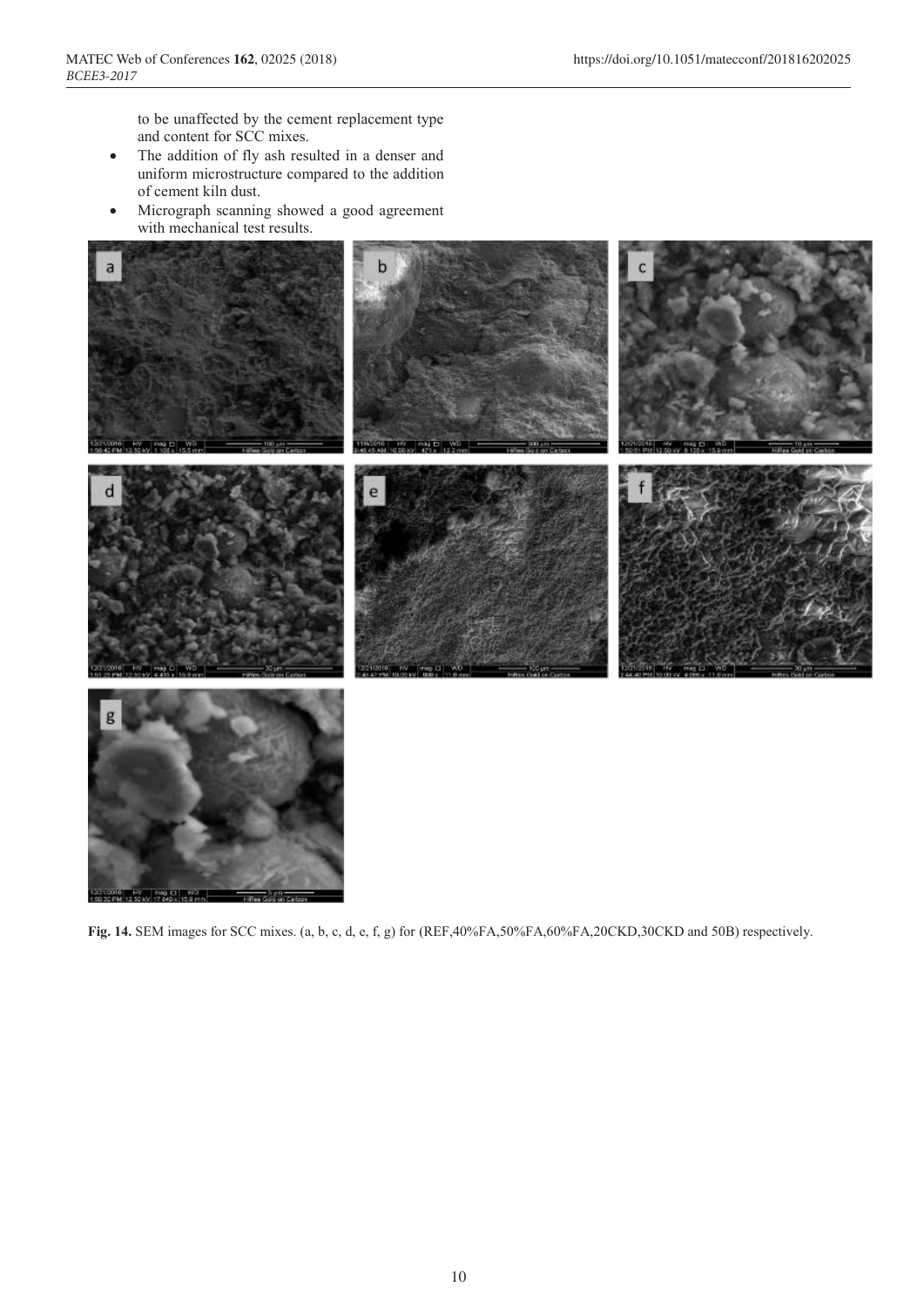## **References**

- [1] H. Okamura and M. Ouchi, J. of Advan Concr Tech. Vol. **1**, pp. 5-15. (2003).
- [2] J. Hu, I. Souza and F. Genarini, J. of Sust Cem-Based Mater. Vol. **6.** (2016).

http://dx.doi.org/10.1080/21650373.2016.1230901

- [3] International Energy Agency [IEA] and World Business Council for Sustainable Development [WBCSD]. (2009). " Cement Technology Roadmap 2009 - Carbon emissions reductions up to 2050 [Online].Available: http://www.iea.org/papers/2009/Cement\_Roadmap. pdf.
- [4] A. Gursel, M. Eric, H. Arpad and S. Alex. Cem and Concr Comp. Vol. **51**, pp.38–48. (2014)
- [5] P. Pipilikaki, M. Katsioti and JL. Gallias, Const and Build Mater. Vol. **23**, pp. 1042-1049. (2008) http://dx.doi.org/10.1016/j.conbuildmat.2008.05.001
- [6] American Society for Testing and Materials, ASTM C595-12, "Standard specification for blended hydraulic cements ". ASTM International. (2012).
- [7] European Standard, Cement Part 1: Composition, Specifications and Conformity Criteria for Common Cements, EN 197-1, (2000).
- [8] Canadian Standards Association (2008). "A3001-08: Cementitious materials for use in concrete".
- [9] C. Meyer, Cem and Concr Comp. Vol. **31**, pp. 601– 605. (2009)
- [10] N. Voglis, G. Kakali, E. Chaniotakis and S. Tsivilis. Cem and Concr Comp. Vol. **27**, pp. 191–196. (2005).

http://dx.doi.org/10.1016/j.cemconcomp.2004.02.006

- [11] D. Hooton, M. Nokken and M. Thomas, Cement Association of Canada. (2007). www.cement.ca
- [12] V. M. Malhotra and P. K. Mehta, Ottowa, Canada, *Supplementary Cementing Materials for Sustainable Development*. (2008).
- [13] B. Mobasher, In: *CBM-CI International Workshop*, Karachi, Pakistan, pp. 73–90. (2008).
- [14] M. Nisbet, M. Marceau and M. VanGeem, PCA R&D Serial No. 2137a. The Portland Cement Association. (2002).
- [15] X. Gao, S. Kawashima, X. Liu and P. Surendra , Cem and Concr Comp. Vol. **34**, pp. 478–485. (2012).
- [16] H. Dehwah , Const and Build Mater. Vol. **26**, pp. 547–551. (2012).
- [17] R. Kraus, T. Naik, B. Ramme and R. Kumar, Const and Build Mater. Vol. **23**, pp. 3439–3442. (2009).
- [18] American Society for Testing and Materials, ASTM D 5050-08, "Standard Guide for Commercial Use of Lime Kiln Dusts and Portland Cement Kiln Dusts". Annual Book of ASTM Standards (2008).
- [19] P. Kunal, R. Siddique and A. Rajor, Const and Build Mater. Vol. **63**, pp. 49–55. (2014).
- [20] P. Domone , Cem and Concr Comp. Vol. **28**, pp.197–208. (2006).
- [21] EFNARC. (2005) "Specification and guidelines for self-compacting concrete ". European Federation of Producers and Applicators of Specialist Products for Structures.
- [22] ACI Committee 237R-2007. "Self-Consolidating Concrete ". Farmington Hills: American Concrete Institute.
- [23] Iraqi Specification, No.45/1984 "Aggregates from Natural Sources for Concrete and Construction". National Centre for Construction Laboratories and Researches, (2001).
- [24] American Society for Testing and Materials, ASTM C 494-05, "Standard Specification for Chemical Admixtures for Concrete". Annual Book of ASTM Standards. (2005).
- [25] American Society for Testing and Materials, ASTM C 618-05, "Standard Specification for Coal Fly Ash and Raw or Calcined Natural Pozzolan for Use in Concrete". Annual Book of ASTM Standards. (2005).
- [26] B. Felekoglu, S. Turkel and B. Baradan, Bulding and Environment. Vol. **42**, pp.1795–1802. (2007).
- [27] W. Long, K. Khayat, G. Lemieux, S. Hwang and N. Han , MDPI, Mater J. Vol. **7**, pp. 2474-2489. (2014).
- [28] BS EN 12390-3. Testing hardened concrete. Compressive strength of test specimens. (2009).
- [29] American Society for Testing and Materials, ASTM C 496-04,"Standard Test Method for Splitting Tensile of Cylindrical Concrete Specimens". Annual Book of ASTM Standards. (2004).
- [30] H. Thanh and HM. Ludwig, Mater. and Desi. Vol.**89**, pp.156-166. (2015).

http://dx.doi.org/10.1016/j.matdes.2015.09.120

- [31] P.K. Mehta, *Proceedings of the International Workshop on Sustainable Development & Concrete Technology.* Beijing, China, pp. 3-14. (2004).
- [32] ACI Committee 232.2R-03. "Use of fly ash in concrete ". Farmington Hills: American Concrete Institute. (2003).
- [33] A. Leemann, R. Loser and B. Munch, Cem and Concr Comp. Vol. **32**, pp.116–120. (2010). http://doi.org/10.1016/j.cemconcomp.2009.11.007
- [34] H. Yazici, M. Yardimci, S. Aydin and A. Karabulut, Const. and Build. Mat. Vol. **23**, pp.1223–1231. (2009). http://doi.org/10.1016/j.conbuildmat.2008.08.003
- [35] K. Weerdt, M. Haha and et al., Cem Concr Res. Vol. **41**, pp. 279–291. (2011). http://doi.org/10.1016/j.cemconres.2010.11.014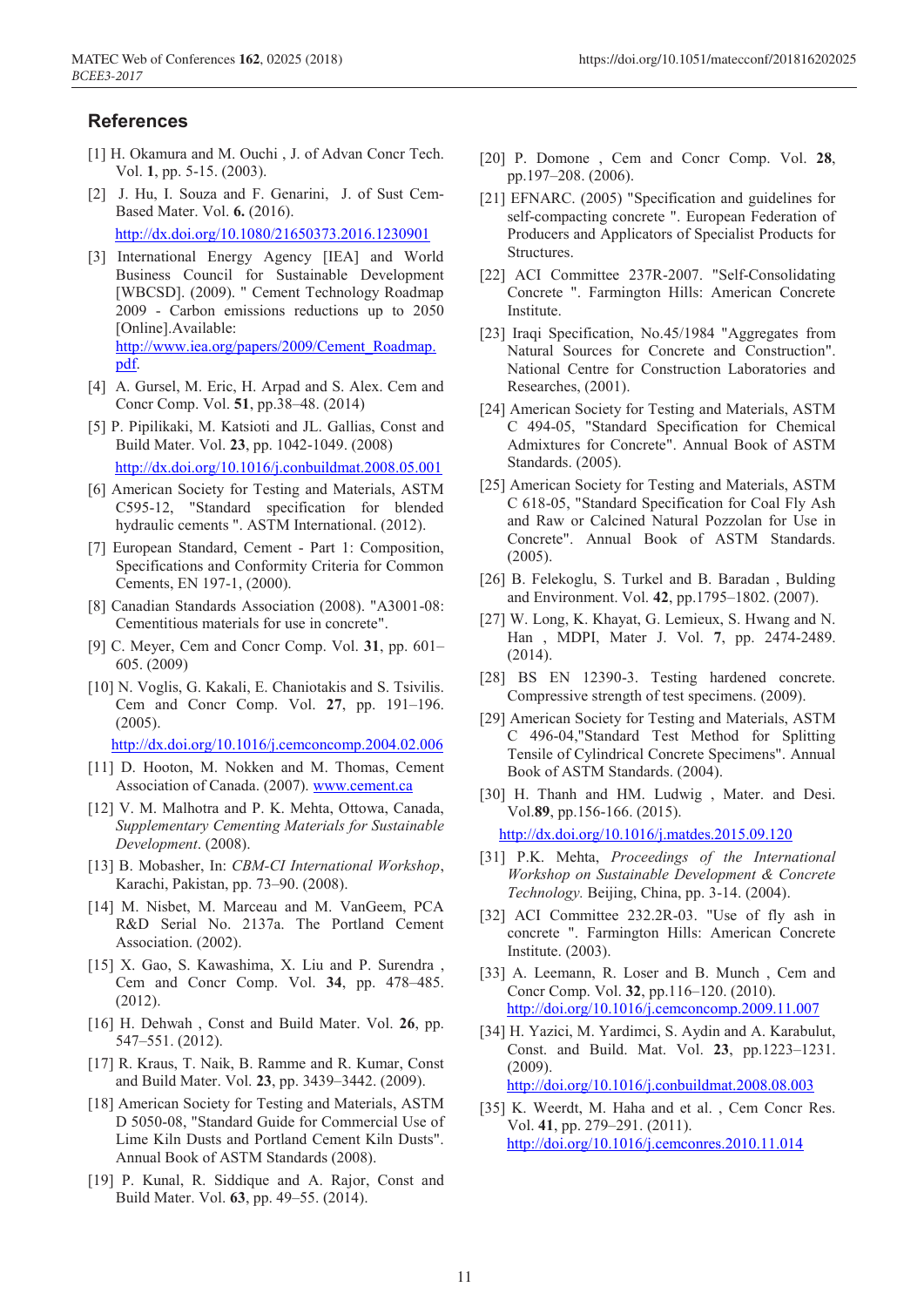- [36] R. Siddique and A. Rajor , Reso, Cons and Recy. Vol. **61**, pp. 59–68. (2012). http://doi.org/10.1016/j.resconrec.2012.01.006
- [37] P. Chaunsali and S. Peethamparan, ACI Mater J. Vol. **110**, pp. 297–304. (2013).
- [38] P.K. Mehta, and P.J. Monteiro. "*Concrete: Microstructure, Properties, and Materials* " Third Edition, McGraw -Hill. (2006).
- [39] B. Lothenbach, G. Saout, E. Gallucci and K. Scrivener, Cem Concr Res. Vol. **38**, pp. 848-860. (2008).
- [40] American Society for Testing and Materials, ASTM C 469-02, " Standard Test Method for Static Modulus of Elasticity and Poisson's Ratio of Concrete in Compression " Annual Book of ASTM Standards. (2002).
- [41] ACI Committee 318 "Building Code Requirements for Structural Concrete". Farmington Hills: American Concrete Institute. (2005).
- [42] Euro International Committee of Concrete. CEB-FIP model code 1990. London: Thomas Telford; 1993, as sited in reference [43].
- [43] B. Topcu and T. Uygunoglu, Const and Build Mater. Vol. **24**, pp. 1286–1295. (2010)

| <b>Oxides or Property</b>                  | <b>PLC</b><br>test results | <b>Requirement of</b><br>EN 197-1 [7] | Requirement of Iraqi industrial<br>license No: 3868**                                        |
|--------------------------------------------|----------------------------|---------------------------------------|----------------------------------------------------------------------------------------------|
| SiO <sub>2</sub>                           | 18.8                       |                                       |                                                                                              |
| Al <sub>2</sub> O <sub>3</sub>             | 4.8                        | -                                     | $\overline{\phantom{0}}$                                                                     |
| Fe <sub>2</sub> O <sub>3</sub>             | 2.7                        |                                       |                                                                                              |
| CaO                                        | 61.9                       |                                       |                                                                                              |
| MgO                                        | 2.5                        |                                       | $\leq 5.0\%$                                                                                 |
| SO <sub>3</sub>                            | 2.6                        | $\leq 4.0\%$                          | $\leq$ 2.5% if C <sub>3</sub> A less than 5%<br>$\leq$ 2.8% if C <sub>3</sub> A more than 5% |
| Na <sub>2</sub> O                          | 0.2                        | $\overline{\phantom{a}}$              |                                                                                              |
| $K_2O$                                     | 1.1                        | $\overline{\phantom{a}}$              | $\overline{\phantom{0}}$                                                                     |
| $(Na_2O)_{ea}$ ***                         | 0.92                       | $\overline{\phantom{a}}$              | $\overline{\phantom{0}}$                                                                     |
| L.O.I                                      | 4.5                        |                                       |                                                                                              |
| Fineness $(m^2/Kg)$                        | 390                        |                                       | $\overline{\phantom{0}}$                                                                     |
| Initial setting time (min.)                | 128                        | $\geq 60.0$                           | $\geq 45.0$                                                                                  |
| Final setting time (hr.)                   | 3.3                        |                                       |                                                                                              |
| 2 days compressive strength<br>(MPa)       | 23                         | > 20.0                                | $\geq$ 20.0                                                                                  |
| 28days<br>compressive<br>strength<br>(MPa) | 49                         | $\geq 42.5$                           | $\geq 42.5$                                                                                  |

Table 1. Chemical and physical characteristics of Portland limestone cement (PLC) used in this study\*.

\* Chemical analysis and physical properties were carried out in the laboratory of Al – Kufa cement mill.

\*\* Limit by ICOSQC (Iraqi Central Organization for Standardization & Quality Control).

\*\*\* (Na<sub>2</sub>O) eq. = Na<sub>2</sub>O+0.658 K<sub>2</sub>O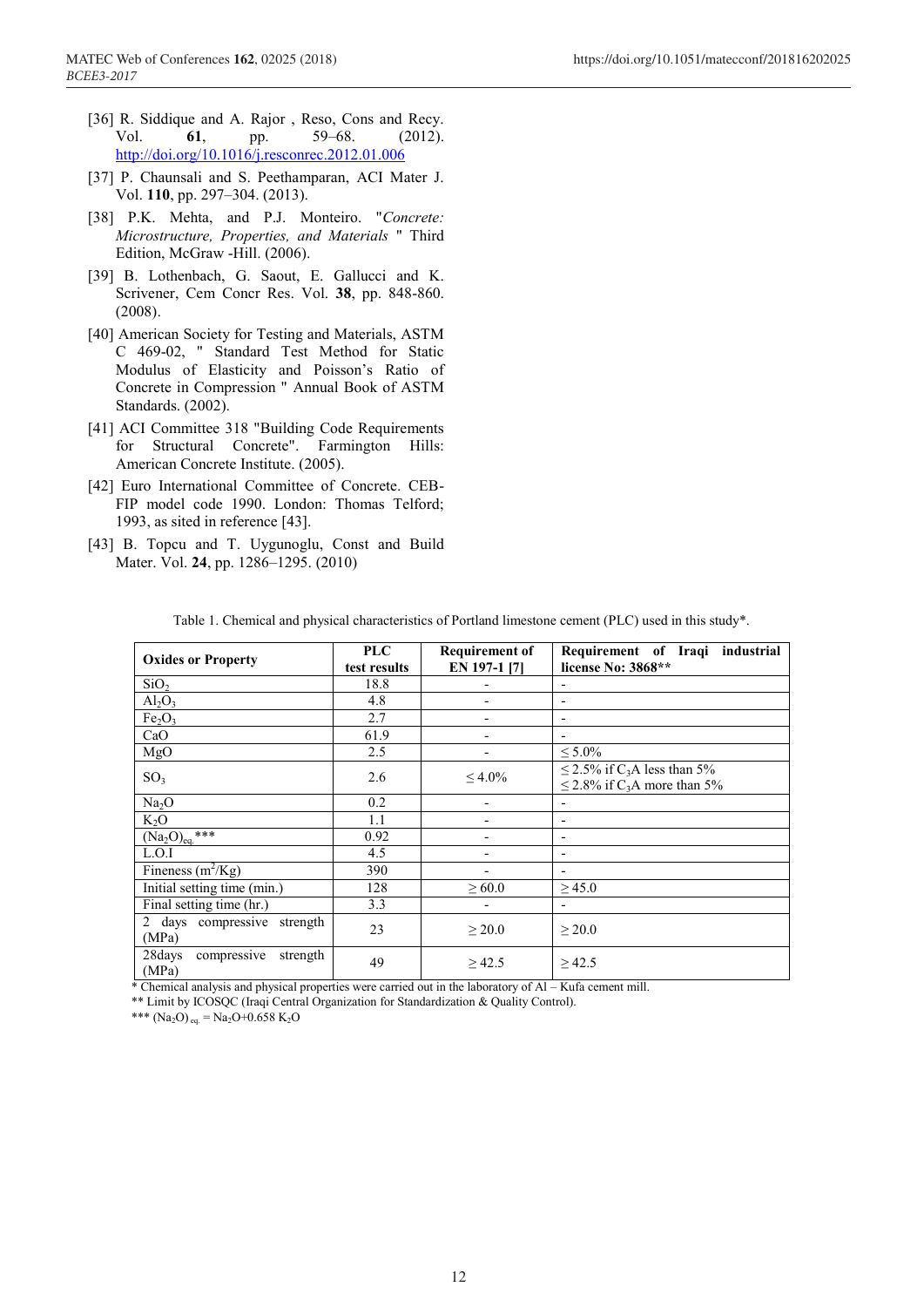| Sieve size<br>(mm)                           |    | Cumulative passing % | Limits of Iraqi specification<br>No.45/1984 [23], zone 3 |  |  |
|----------------------------------------------|----|----------------------|----------------------------------------------------------|--|--|
| 4.75                                         |    | 97                   | 90-100                                                   |  |  |
| 2.36                                         |    | 89                   | 85-100                                                   |  |  |
| 1.18                                         |    | 75                   | 75-100                                                   |  |  |
| 0.60                                         |    | 60                   | 60-79                                                    |  |  |
| 0.30                                         | 22 |                      | $12 - 40$                                                |  |  |
| 0.15                                         |    | 5                    | $0 - 10$                                                 |  |  |
|                                              |    |                      | Fineness modulus $= 2.5$                                 |  |  |
| <b>Property</b>                              |    | <b>Test results</b>  | Limits of Iraqi specification<br>No. 45/1984[23]         |  |  |
| Specific gravity                             |    | 2.58                 |                                                          |  |  |
| Sulfate content $(SO_3)$ %                   |    | 0.21                 | ${}_{0.5}$                                               |  |  |
| Absorption %                                 |    | 1.82                 | $\overline{\phantom{a}}$                                 |  |  |
| Materials finer than sieve No.<br><b>200</b> |    | 1.4                  | $\leq 5.0$                                               |  |  |

|  | Table 2. Grading and some physical and chemical properties of sand used. |  |  |
|--|--------------------------------------------------------------------------|--|--|
|  |                                                                          |  |  |
|  |                                                                          |  |  |
|  |                                                                          |  |  |

Table 3. Grading and some physical and chemical properties of gravel used.

| Sieve size (mm)         | Cumulative passing % | Limits of Iraqi specification<br>No. 45/1984[23] |
|-------------------------|----------------------|--------------------------------------------------|
| 37.5                    | 100                  | 100                                              |
| 20                      | 100                  | 95-100                                           |
| 10                      | 39                   | $30 - 60$                                        |
| 5                       | 3                    | $0 - 10$                                         |
| Property                | Test results         | Limits of Iraqi specification<br>No. 45/1984[23] |
| Specific gravity        | 2.62                 | $\blacksquare$                                   |
| Sulfate content (SO3) % | 0.03                 | $\leq 0.1$                                       |
| Absorption %            | 0.7                  | $\overline{\phantom{a}}$                         |

#### Table 4. chemical analysis and physical properties of the fly ash\*

| <b>Oxides or Property</b>                                                                                            | Fly ash | <b>ASTM C618-05[25]</b><br>class F requirement |
|----------------------------------------------------------------------------------------------------------------------|---------|------------------------------------------------|
| SiO <sub>2</sub>                                                                                                     | 50.5    | $SiO2 + Al2O3 + Fe2O3 > 70$                    |
| Al <sub>2</sub> O <sub>3</sub>                                                                                       | 22.7    |                                                |
| Fe <sub>2</sub> O <sub>3</sub>                                                                                       | 9.3     |                                                |
| CaO                                                                                                                  | 10.8    |                                                |
| MgO                                                                                                                  | 1.2     | -                                              |
| Na <sub>2</sub> O                                                                                                    | 1.0     |                                                |
| $K_2O$                                                                                                               | 0.8     | $\overline{\phantom{0}}$                       |
| TiO <sub>2</sub>                                                                                                     | 0.7     |                                                |
| SO <sub>3</sub>                                                                                                      | 1.5     | 5.0 max.                                       |
| Loss on Ignition                                                                                                     | 1.2     | $6.0$ max.                                     |
| Specific gravity                                                                                                     | 2.12    |                                                |
| Specific surface area $(m^2/kg)$<br>$\cdots$<br>$\mathbf{a}$ , and a set of $\mathbf{a}$ , and a set of $\mathbf{a}$ | 420     |                                                |

\* According to the supplier.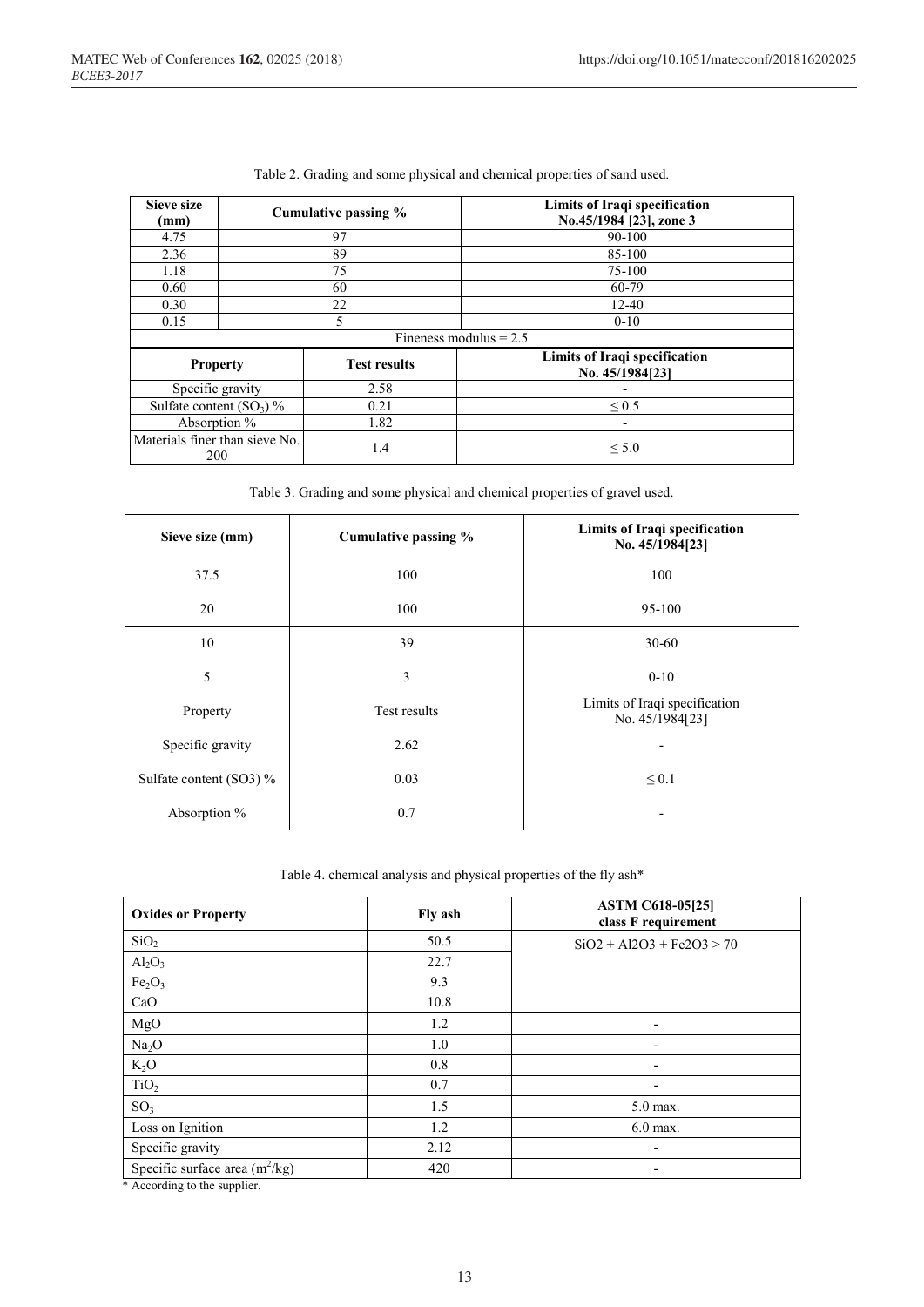| Oxides               | CaO      | SiO <sub>2</sub> | $\text{Al}_2\text{O}_3$ | Fe <sub>2</sub> O <sub>3</sub> | MgO | SO <sub>3</sub> | Na <sub>2</sub> O | $K_2O$ |
|----------------------|----------|------------------|-------------------------|--------------------------------|-----|-----------------|-------------------|--------|
| Content<br>(percent) | 44.5     | 16.7             | 4.5                     | 2.0                            | 1.3 | 5.5             |                   |        |
| <b>Property</b>      | L. O. I. |                  | Fineness $(m^2/kg)$     |                                |     |                 |                   |        |
| <b>Test result</b>   | 20.0     |                  | 565                     |                                |     |                 |                   |        |

Table 5. Chemical composition and physical properties of cement kiln dust used throughout this work\*

\* Chemical analysis were carried out in the laboratory of Al – Kufa cement mill

|                 |        | Mixture proportions $(kg/m3)$ |                          |       |      |        |         |        |
|-----------------|--------|-------------------------------|--------------------------|-------|------|--------|---------|--------|
| Mix ID          | Cement | Fly ash                       | Cement<br>kiln dust      | Water | Sand | Gravel | $W/P^*$ | $SP**$ |
| <b>REF</b>      | 500    | -                             | $\overline{\phantom{a}}$ | 180   | 800  | 800    | 0.36    | 0.8    |
| 40FA            | 300    | 200                           | $\overline{\phantom{a}}$ | 180   | 800  | 800    | 0.36    | 0.7    |
| 50FA            | 250    | 250                           | $\overline{\phantom{0}}$ | 180   | 800  | 800    | 0.36    | 0.6    |
| 60FA            | 200    | 300                           | $\overline{\phantom{a}}$ | 180   | 800  | 800    | 0.36    | 0.55   |
| 20CKD           | 400    | -                             | 100                      | 180   | 800  | 800    | 0.36    | 0.9    |
| 30CKD           | 350    | -                             | 150                      | 180   | 800  | 800    | 0.36    | 1.1    |
| 50 <sub>B</sub> | 250    | 150                           | 100                      | 180   | 800  | 800    | 0.36    | 0.9    |

#### Table 6. Mix proportions of the concrete mixes.

 $*$  W/P : water / powder : water / (cement + FA +CKD)

\*\* Sp : superplasticizer : (Lit/100Kg cementitious material)

|                                            |                        |                             | Filling ability           | Passing ability (J-ring test)  |                 | Segregation<br>resistance %               |                |
|--------------------------------------------|------------------------|-----------------------------|---------------------------|--------------------------------|-----------------|-------------------------------------------|----------------|
| Mix ID                                     |                        | Slump<br>flow $(d_s)$<br>mm | Spread time $(T_{50})$ S. | Differences in<br>heights (mm) | Flow<br>$(d_j)$ | $(d_s-d_i)$                               |                |
| <b>REF</b>                                 |                        | 695                         | $\overline{2}$            | 3.7                            | 676             | 19                                        | 7.2            |
| 40FA                                       |                        | 727                         | 2.3                       | 3.1                            | 709             | 18                                        | 5              |
| 50FA                                       |                        | 740                         | 2.7                       | 2.8                            | 725             | 15                                        | 4.8            |
| 60FA                                       |                        | 752                         | $\mathfrak{Z}$            | $\overline{2}$                 | 738             | 14                                        | 4.5            |
| 20CKD                                      |                        | 680                         | 3.8                       | 5                              | 655             | 25                                        | $\overline{3}$ |
|                                            | 30CKD<br>668           |                             | 4.5                       | 6.3                            | 630             | 38                                        | 2.5            |
| 50 <sub>B</sub>                            |                        | 700                         | $\overline{3}$            | 4.1                            | 679             | 21                                        | 3.5            |
|                                            | <b>ACI</b> [22]        | $450 - 760$                 | 5<br>$\sim$               | $\mathbf{I}$                   |                 | 25<br>$\overline{\phantom{a}}$<br>$\circ$ | $0 - 10$       |
| Acceptance criteria of SCC<br>suggested by | EFNARC <sup>[21]</sup> | 850<br>$550 -$              | 5<br>$\sim$               | $0 - 10$                       |                 | $\mathbf{I}$                              | $\mathbf{I}$   |

#### Table 7. Fresh properties of SCC mixes